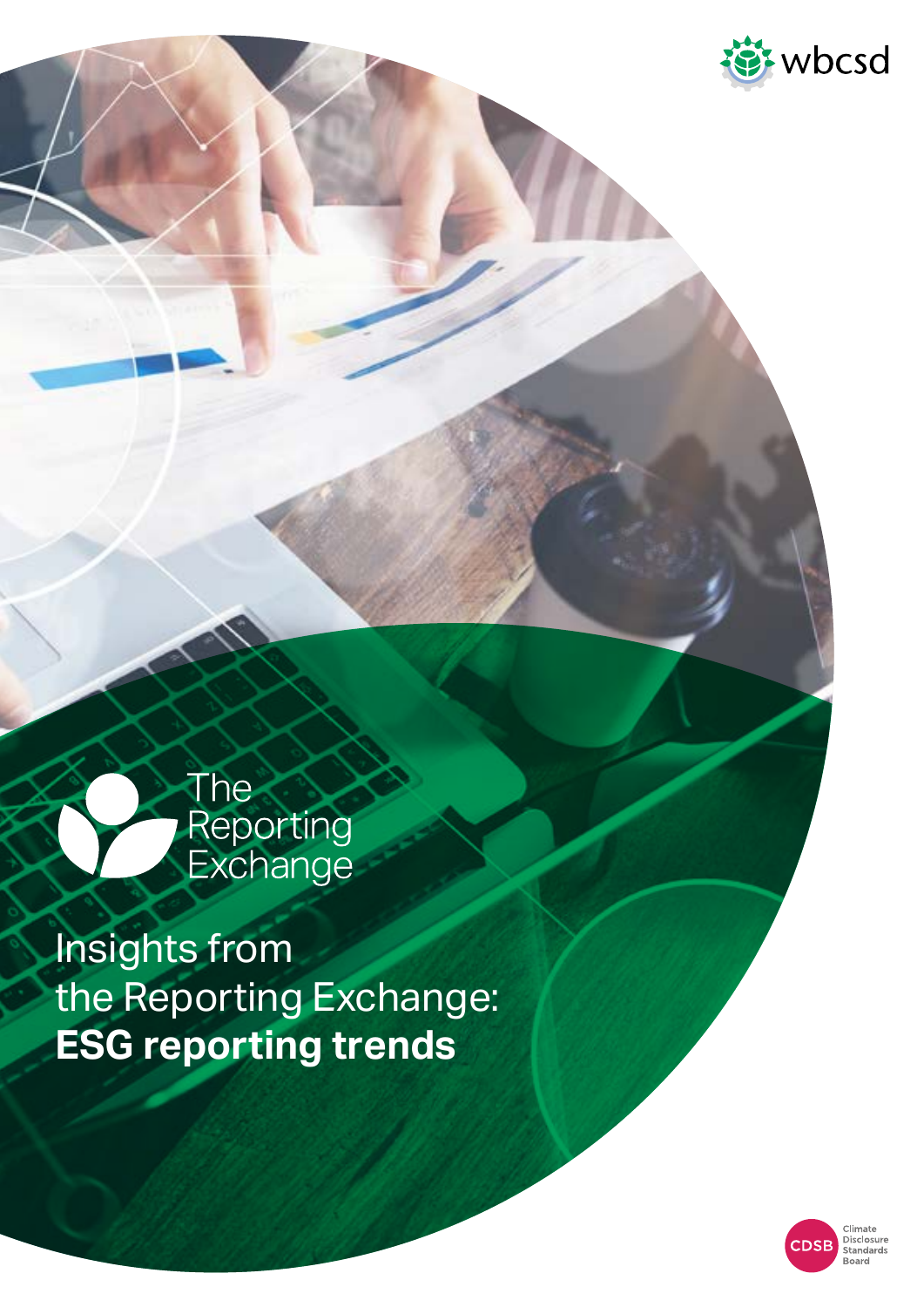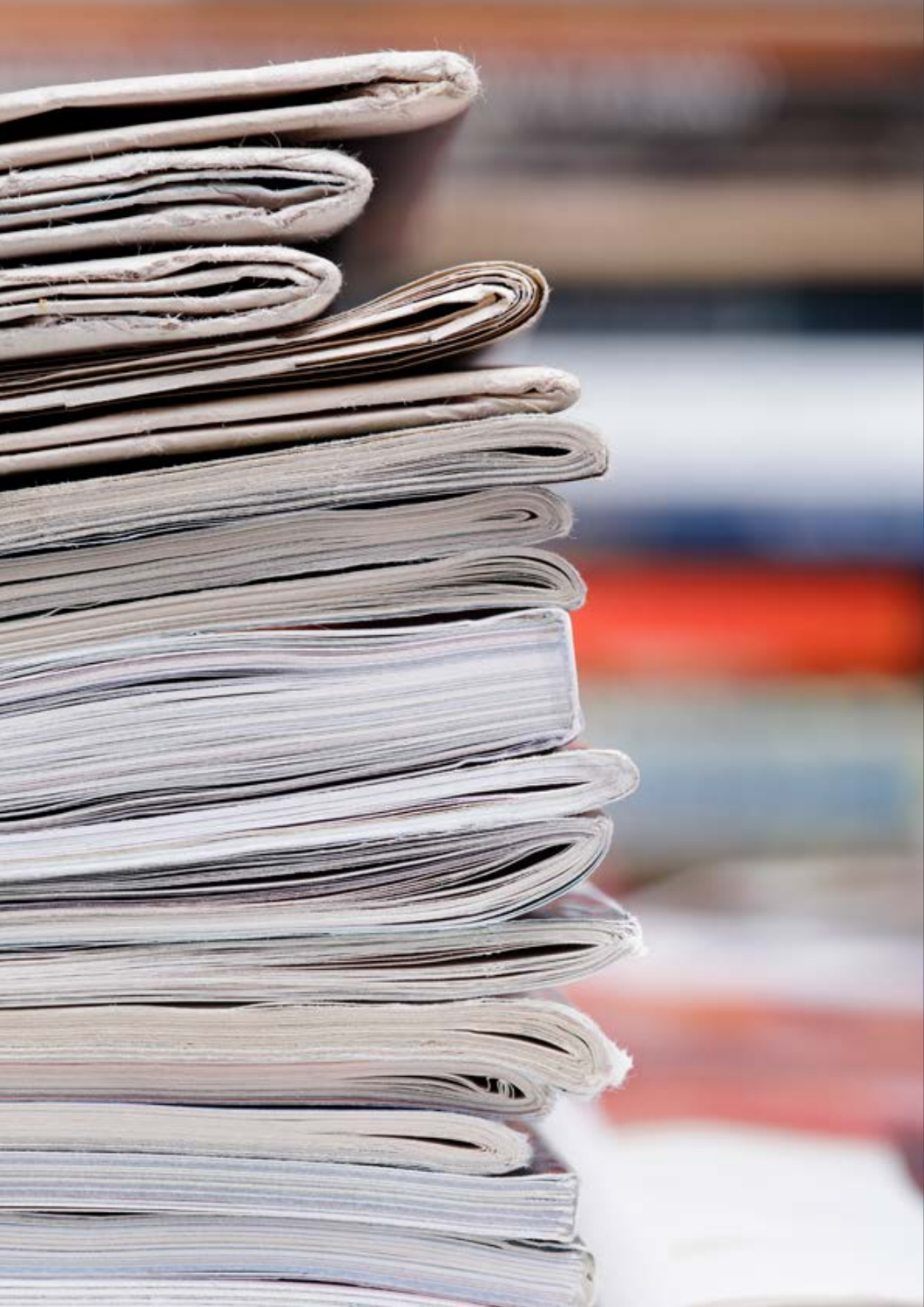# Introduction: the Reporting Exchange

In 2017, the World Business Council for Sustainable Development (WBCSD), in partnership with the Climate Disclosure Standards Board (CDSB) and Ecodesk, launched the [Reporting Exchange.](https://www.reportingexchange.com/) This free online platform was designed to help business navigate the often-confusing world of corporate reporting.

Compared to the development of financial reporting, the evolution of non-financial reporting has been rapid and fragmented. There are many regulations, reporting frameworks, guidance and tools which influence the corporate reporting process on environmental, social and governance issues (ESG). The resulting reporting landscape has been described in recent reports by the Business and Sustainable Development Commission<sup>1</sup> and ACCA<sup>2</sup>, as complex, overwhelming and there have been calls for more harmonization and alignment.

## **What are the objectives of the Reporting Exchange?**

The primary objective of the Reporting Exchange is to provide much-needed clarity to corporate report writers on what, where and how to report on sustainability issues while supporting clearer, more concise and better-informed reporting of sustainability information.

The Reporting Exchange summarizes and connects ESG reporting requirements and resources from across 60 countries and 70 sectors.

Better quality reporting practices can support better internal and external decision-making on sustainability-related risks and opportunities which, in turn, can influence capital allocations by investors – making more sustainable businesses, more successful.

The Reporting Exchange also provides the evidence base to help drive action towards a more harmonized, aligned and effective corporate reporting environment. The platform maps sustainability reporting provisions across the world's largest economies, showing how and where they link and align.

The Reporting Exchange has also been designed as an open and collaborative space for the many people and organizations active in corporate reporting. It allows the latest developments, insights and good practices to be easily shared across geographic borders and sectoral boundaries which may help accelerate harmonization and alignment of corporate ESG at a global scale.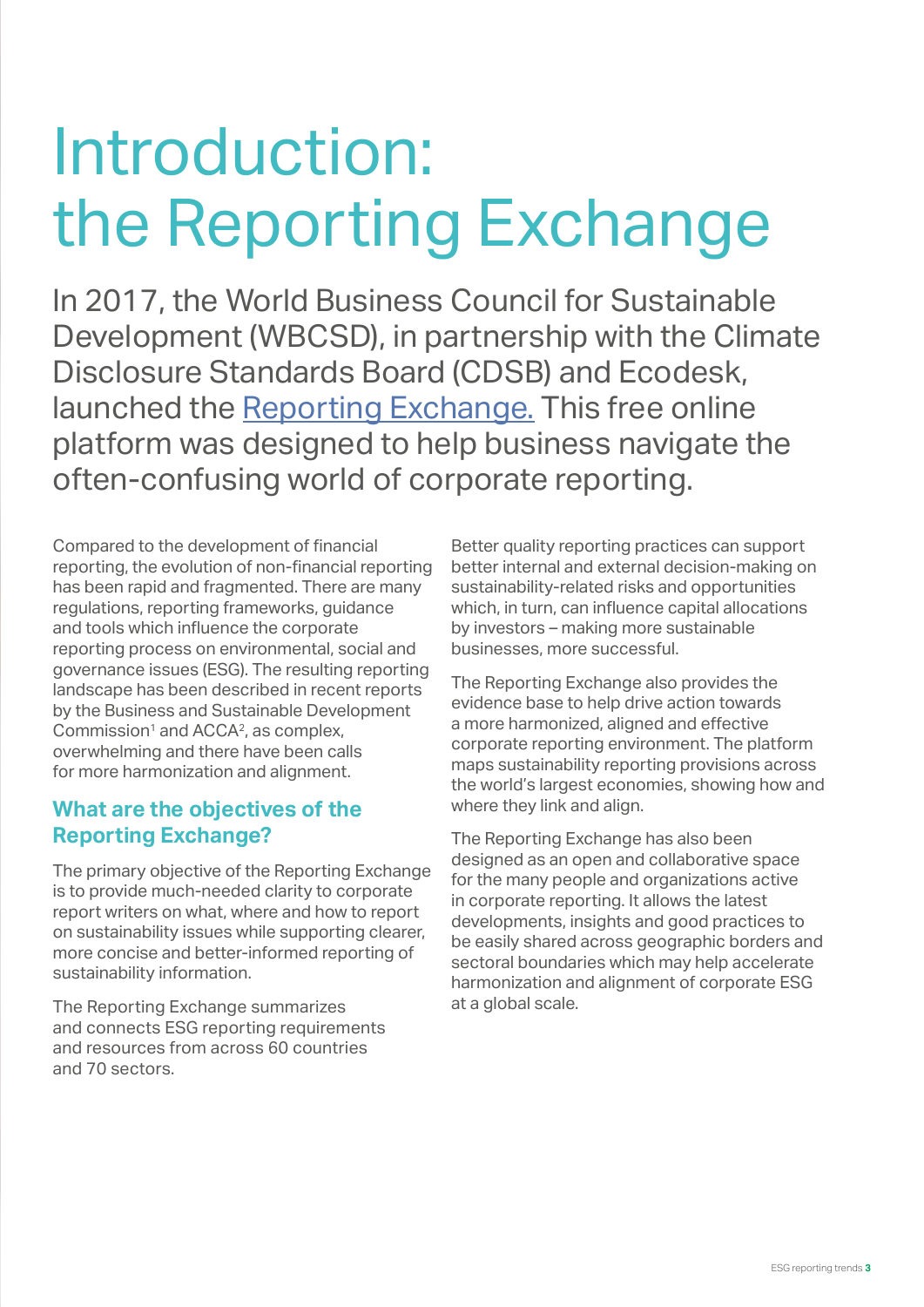# A global outlook

Our research with WBCSD's Global Network and other partners across the world identified over 1750 sustainability reporting provisions across the 60 countries. On the platform, we use the term "reporting provision" to describe the reporting requirements, reporting resources and management resources which influence disclosure of the non-financial information – this includes all corporate information about environmental, social or governance issues. This report outlines some of the trends that have been identified during our research, and poses some questions about what the underlying causes or influences of these trends might be.

The data suggests that in the 25 years since the 1992 [Rio Earth Summit,](http://www.un.org/geninfo/bp/enviro.html) the number of sustainability reporting requirements – the provisions which specify either mandatory and voluntary disclosure requirements of specific non-financial information – has increased more than ten-fold. There are now over 1000 reporting requirements that have been introduced by

*"In the 25 years since the 1992 Rio Earth Summit, the number of sustainable reporting requirements has increased more than ten-fold"*

various national and supranational bodies, whose growth is analyzed in this paper. Our research shows the most significant increase in the number of new requirements has taken place in the past five years, a trend which is explained in more detail later in this paper.

While there are many benefits to corporate reporting, including greater transparency and easier access to better quality information, this rapid growth in the number of reporting provisions has created some challenges.

Unsurprisingly, the expansion of sustainability reporting has led to confusion, repetition and multiplicity, making it less effective. As highlighted by the ACCA, "*Beneath the surface of the waves of activity on sustainability reporting, there is much unity, agreement and synergy in what different initiatives seek to achieve", however, "on the surface…the activity looks fragmented and confusing.*"2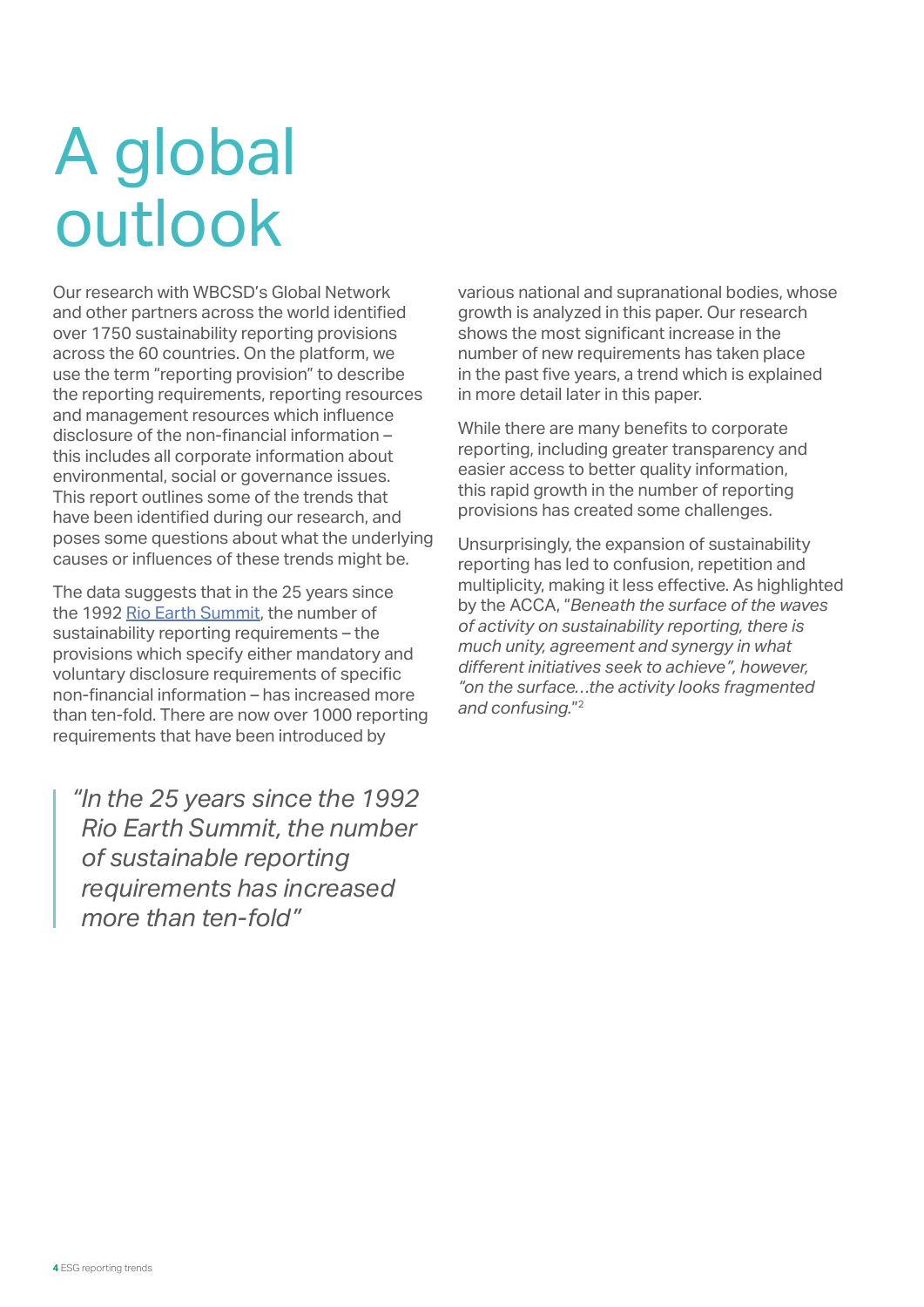**Figure 1:** The past 25 years of reporting requirements for sustainability information as well as the growth of reporting requirements for environmental, social and governance topics.



The first step we took to understand the evolution of sustainability reporting to separate the three aspects of sustainability – environmental, social and governance –

to focus solely on reporting requirements.

Our research shows a similar growth pattern, which has been consistent across all three aspects over the past 25 years (Figure 1). The clear trend that emerges is that **environmental topics have been consistently the most prevalent reporting requirements, while governance topics have been the least**. This finding could be the result of several factors, such as the complexity of regulating different aspects of sustainability, or equally, the challenge in both political and regulatory terms of tackling more abstract issues such as corporate

governance when compared to compliance with environmental topics such as waste treatment or emissions.

More specifically, **69% of the reporting requirements** cataloged by the Reporting Exchange require disclosure on **environmental topics**, in comparison to **49% and 30% for social and governance topics**, respectively.

To gain further insight, we then dove into specific areas of sustainability reporting to assess how **regional and characteristic trends** have developed over time. From these smallerscale analyses, we can begin to understand the mechanics at play in the wider corporate reporting environment.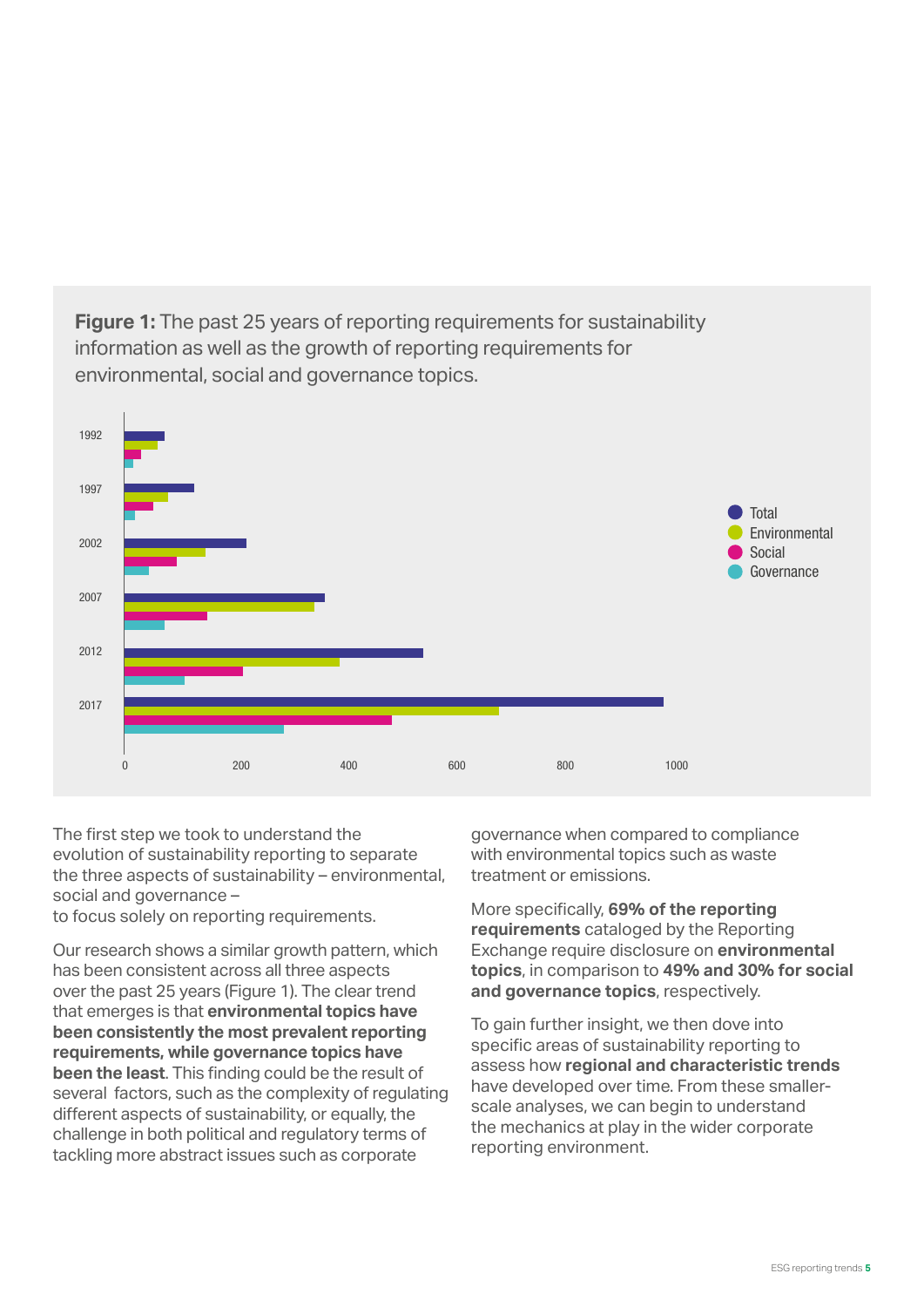# Regional perspectives

The Reporting Exchange presents greater coverage in certain geographical areas, mainly because of the reach of the global network partners who contributed to the platform. While the Reporting Exchange includes provisions from 24 European countries, we have only been able to include information from two African countries. But as the Reporting Exchange grows, we aim to engage with more partners and contributors across the world to expand the platform's scope.

The geographic distribution of the countries on the platform is concentrated in four regions: Asia-Pacific, Europe, North America and South America.

#### Table 1 outlines the countries the Reporting Exchange covers in these regions. This analysis excludes provisions categorized as "International" (those that are not country specific) or "EU" (those that apply to all 28 Member States of the European Union), as well as those from the six countries outside of these specified regions (Israel, Kazakhstan, Nigeria, Russia, South Africa and Turkey).

### **Table1:** Current coverage by region

| <b>Region</b>     | <b>Countries included</b>                                                                                                                                                                                                                |     | <b>Reporting</b><br><b>Provisions requirements</b> |
|-------------------|------------------------------------------------------------------------------------------------------------------------------------------------------------------------------------------------------------------------------------------|-----|----------------------------------------------------|
|                   |                                                                                                                                                                                                                                          |     |                                                    |
| Asia-Pacific (14) | Australia, China, Hong Kong, India, Indonesia,<br>Japan, Malaysia, New Zealand, Philippines,<br>Singapore, South Korea, Taiwan, Thailand, Vietnam                                                                                        | 396 | 213                                                |
| Europe (24)       | Austria, Belgium, Croatia, Czech Republic,<br>Denmark, Finland, France, Germany, Greece,<br>Hungary, Ireland, Italy, Luxembourg, Netherlands,<br>Norway, Poland, Portugal, Romania, Slovakia,<br>Spain, Sweden, Switzerland, Ukraine, UK | 411 | 293                                                |
| North America (8) | Canada, Costa Rica, El Salvador, Guatemala,<br>Honduras, Mexico, Panama, USA                                                                                                                                                             | 387 | 236                                                |
| South America (8) | Argentina, Bolivia, Brazil, Chile, Colombia, Ecuador,<br>Peru, Uruguay                                                                                                                                                                   | 199 | 126                                                |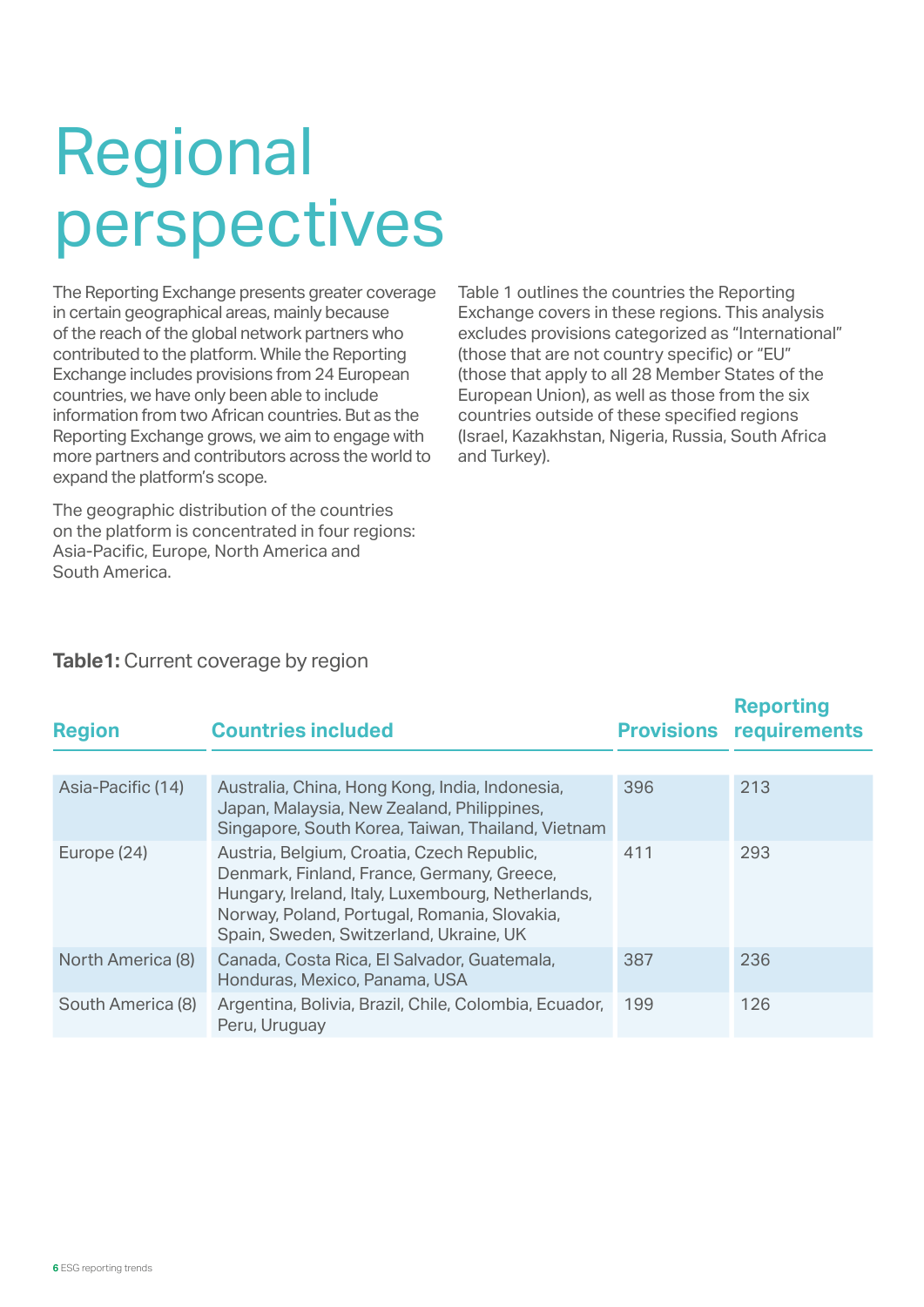

**Figure 2:** The growth of total reporting requirements over the past 25 years in Asia-Pacific, Europe, North America and South America.

Let's start by looking at the growth of all ESG reporting requirements across the four regions. Though there are discrepancies across the regions, the exponential growth of ESG requirements in the **Asia- Pacific, Europe and North America** is clear. On the other hand, we can see a steadier, more linear growth of sustainability reporting requirements in **South America**, as outlined in Figure 2.

**This trend could be an indication of a different approach to sustainability across the South American countries because of national identity or cultural norms.** Take the Ecuadorian Constitution of 2008, for example. The constitution aims to build a form of "coexistence, in diversity and in harmony with nature, to achieve the good way of living." 3 Based on the Andean concept of sumak kawsay (good living), which describes a collective development that is achieved in harmony with nature. **This constitution was the first in the world to recognize legally enforceable ecosystem rights.**<sup>4</sup>

The second identified trend is the rate at which reporting requirements on different **sustainability** topics have developed across the four regions (Figures 3, 4, 5 and 6).

Figures 3 to 6 show that each region fits with a global pattern, with a clear trend towards environmental over social and

governance reporting provisions. More specifically, South America shows the most sustained development of corporate reporting across time. Despite the relatively small number of countries in the region (8), the number of provisions related to environmental issues is still high. This is perhaps, in part, a response to the environmental challenges in the region and a desire of governments and others to protect ecosystems and their potential resources. For example, Bolivia's [Law of Mother](https://www.reportingexchange.com/reportingProvision/1953?entityVersionID=3222)  [Earth](https://www.reportingexchange.com/reportingProvision/1953?entityVersionID=3222) gives nature equal rights as humans and regards sustainability as integral to all. With its [Framework](https://www.reportingexchange.com/reportingProvision/1954?entityVersionID=3223), corporate reporting in Bolivia is mandatory, as to ensure companies' actions are in line with the health and regeneration of nature.

In Europe, on the other hand, we see the largest number of provisions requiring the disclosure of good governance practices, compared to all the other regions. This could potentially be the result of the European Union's proactive position on governance, which is evidenced by several directives, such as [Directive 2007/36/EC](https://www.reportingexchange.com/loginform?entityVersionID=1023) on shareholder rights or [Directive 2013/34/EU](https://www.reportingexchange.com/loginform?entityVersionID=1018) on annual financial statements and related reports.

These regional developments highlight the connection and the roles of cultural outlook, politics and history in the prevalence and style of sustainability and corporate reporting.

<sup>4</sup>It's important to note that the regional groupings in this report might have obscured some of the local contexts and specific conditions that influence the reporting landscape. For instance, in the USA, the Sustainability Accounting Standards Board (SASB) was responsible for a large number of voluntary reporting requirements introduced in recent years, determining a significant growth across the period in analysis. Such impacts will require a more in-depth consideration of the trends and the drivers behind them.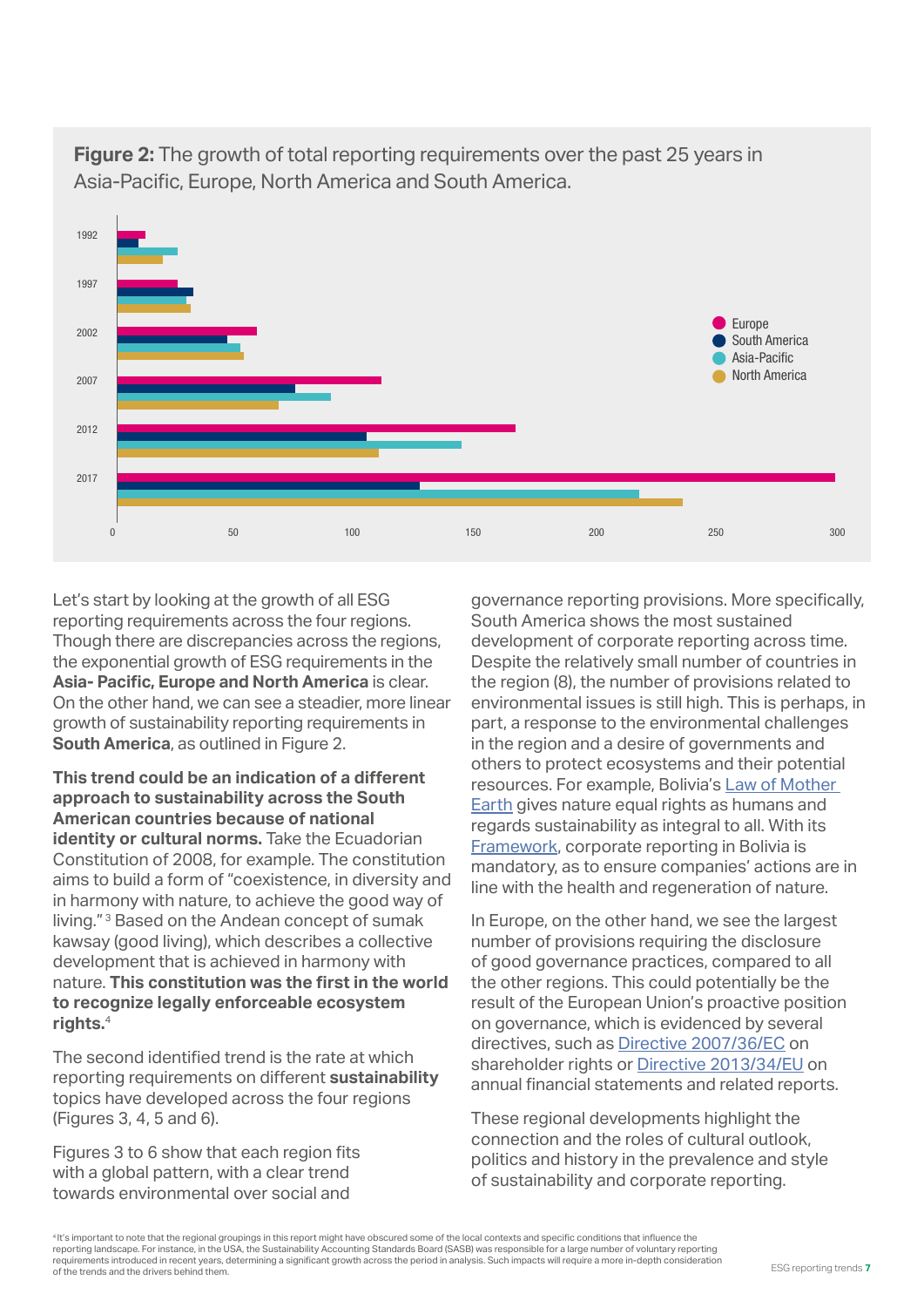**Figures 3 to 6** Growth of total environmental, social and governance reporting requirements for the past 25 years in Asia-Pacific, Europe, North America and South America, respectively.



# **Europe ESG - Accumulative**



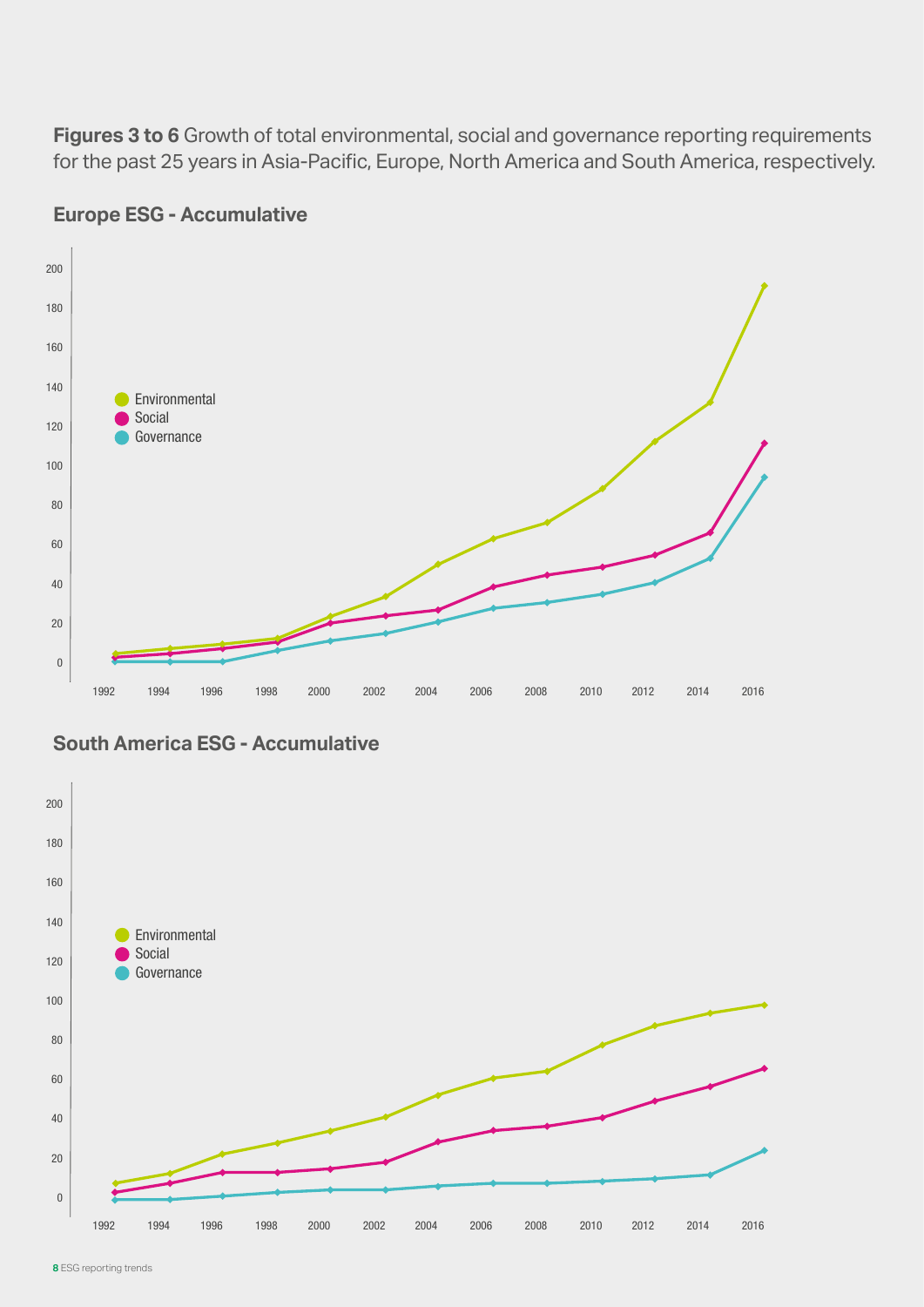

### **Asia-Pacific ESG - Accumulative**



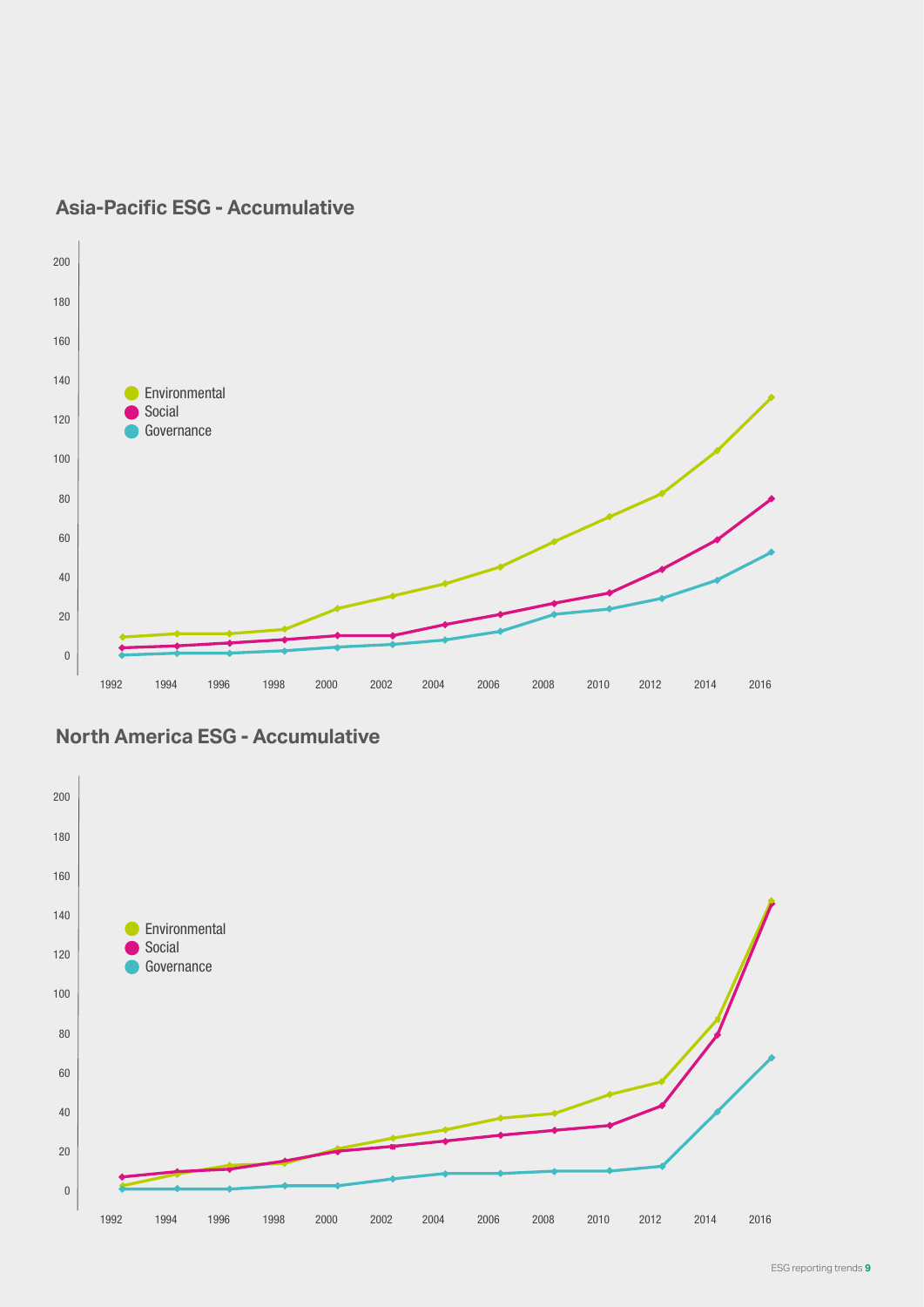# The changing landscape

The Reporting Exchange allows us to consider how the features of corporate reporting are changing over time globally. In this section, we look at three elements of the framework used to categorize provisions to understand how the characteristics of reporting have evolved:

- **1. Obligation** how companies are expected to respond to a requirement, whether on a mandatory, voluntary or comply or explain basis;
- **2. Conditions** everything that influences the applicability, relevance and obligation associated with reporting provisions, including thresholds and specifications of the organizations to comply; and
- **3. Channel** the means through which companies are asked to disclose information, such as sustainability reports, annual filings or others.

These elements are fundamental for understanding how companies, investors, regulators and other actors interact with the reporting environment, and therefore points to how more efficient and effective reporting practices are developed.

*"Over the past ten years, the number of voluntary reporting requirements around the world has increased from under 10 to 182"*

# **Obligation**

The Reporting Exchange considered three types of obligations that were identified from a thorough review of various reporting provisions:

- **1. Mandatory provisions** impose an obligation on the organizations within their scope to report or respond;
- **2. Comply or explain** requires companies to comply with requirements or explain why they have not done so; and
- **3. Voluntary provisions** have no defined obligation and companies respond on a voluntary basis.

Most of the reporting requirements are mandatory. This is a result of the legislative and regulatory focus of the research but also a reflection of how fundamental the topics of sustainability are to development, social protection and good governance.

The use of comply or explain is still relatively limited but there has been increasing adoption of this mode. From just two reporting provisions at the turn of the millennium, there are now over 30 provisions with this obligation. First introduced by the UK Corporate Governance Code in 1992, comply or explain became popular with influential developments such as the [OECD/G20 Principles](https://www.reportingexchange.com/loginform?entityVersionID=904) of Corporate Governance and the South African [King Code.](https://www.reportingexchange.com/loginform?entityVersionID=1547)

Comply or explain is still most commonly used by corporate governance codes. However, because of its ability to take account of companies' specific circumstances and to provide appropriate flexibility, the influence of comply or explain is spreading into other areas of sustainability reporting. For example, the recently introduced [Greek Sustainability](https://www.reportingexchange.com/loginform?entityVersionID=2620)  [Code,](https://www.reportingexchange.com/loginform?entityVersionID=2620) a framework which aims to improve the environmental and social performance of Greek businesses, uses the obligation to allow flexibility and wide-scale application.

Increasing emphasis on voluntary reporting is also apparent in the Reporting Exchange data.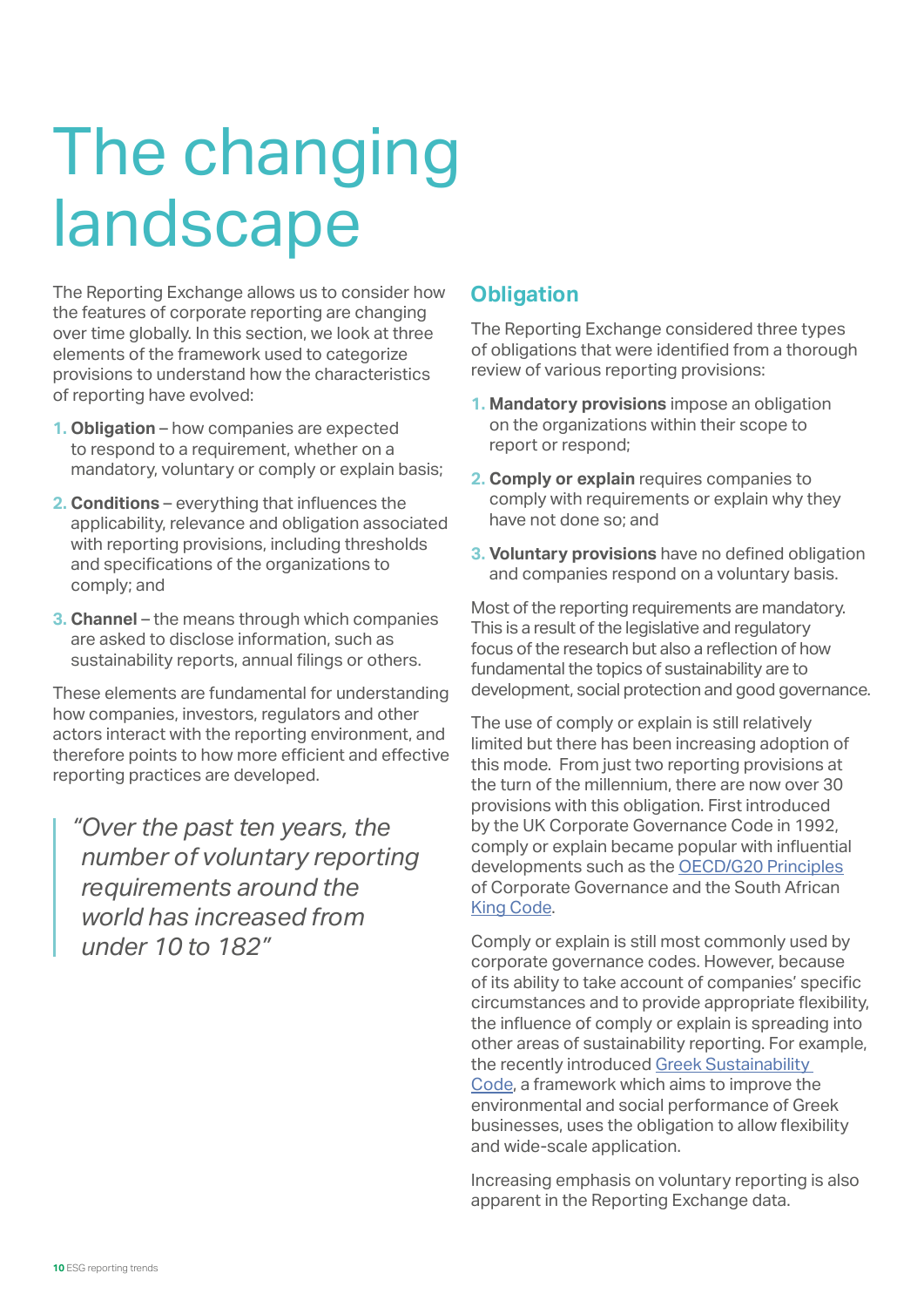Over the past ten years, the number of voluntary reporting requirements around the world has increased from under 10 to 182. To date, 80% of these voluntary requirements are issued by non-governmental organizations such as CDP, the Global Reporting Initiative (GRI) and the Sustainability Accounting Standards Board (SASB).

These provisions are highly focused on certain ESG topics or specific sectors, and have been developed to encourage and assist companies towards ESG disclosure that's directed at investors and stakeholders, rather than regulators.

Advocates for voluntary reporting acknowledge the flexibility and innovative potential of such systems, while also supporting the development of mandatory requirements to achieve a more effective and complete reporting system2. Mandatory reporting is beneficial because it can create a level playing field by ensuring that companies who disclose are not disadvantaged by making ESG risks and other information public.

Recent analysis of international finance companies' sustainability reporting patterns led the UN Environment Programme to be "doubtful to what degree…voluntary initiatives can help align incentives, diminish ESG information asymmetry and establish a shift towards a more sustainable finance sector," seeing these initiatives primarily benefiting the institutions themselves<sup>[5]</sup>. This could indicate that more work still needs to be done to ensure these voluntary reporting requirements result in high-quality dislcosure and action.

As the landscape has changed, placing greater emphasis on individual companies and stakeholders, the role of forward-thinking and pioneering business is especially pronounced towards achieving a sustainable future for all.

# **Conditions**

During the research, we noted that there are conditions which influence the applicability, relevance and obligation of certain provisions. These conditions often refer to a company's sector, activity thresholds or size (personnel or financial). They are commonly included in regulatory provisions, as the conditions ensure the greatest impact of sustainability reporting without excessive burden across business.

For example, the impact assessment undertaken by the UK Department for Environment, Food and Rural Affairs (DEFRA) for company greenhouse gas reporting led to amendments of the [UK Companies](https://www.reportingexchange.com/loginform?entityVersionID=620)  [Act in 2013](https://www.reportingexchange.com/loginform?entityVersionID=620)<sup>6</sup>. The assessment considered five options – business as usual, enhanced voluntary reporting, reporting for quoted companies, reporting for large companies and reporting for companies meeting energy use criteria – and tested each with a combination of rigorous costbenefit analysis and broader impact assessment. The authors found that the third option – mandating GHG reporting under the Companies Act when applied to all quoted companies – provided the greatest benefit, especially in terms of exposing companies' climate change risk to investors and other stakeholders.

The Reporting Exchange shows that since the year 2000, the proportion of conditional requirements in ESG reporting has increased. This suggests that reporting requirement developers are becoming increasingly focused and specific, requiring reporting only from those companies with the greatest potential for impact.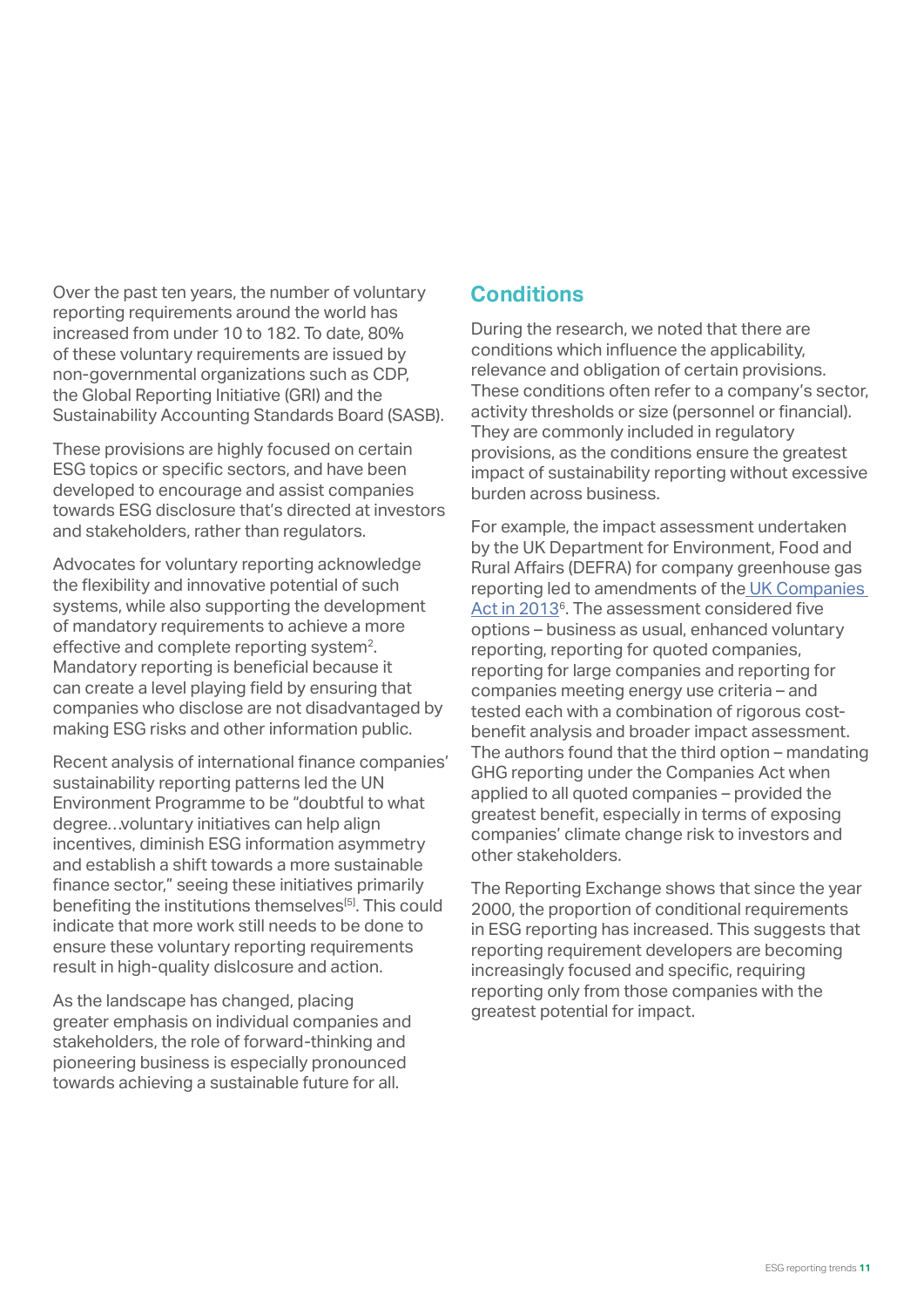### **Channel**

There are numerous channels through which companies are asked to disclose their sustainability performance. The four main disclosure channels identified during the development of the Reporting Exchange are:

- **1. Mainstream report:** Annual reporting packages which provide information to existing and prospective investors about the financial position and performance of the organization. They generally contain financial, governance statements and management commentary.
- **2. Integrated report:** An integrated report explains to financial capital providers how an organization creates value over time. It also seeks to explain how the organization interacts with the external environment to create value over the short, medium and long term.
- **3. Sustainability report:** A report published by a company or organization about the environmental and social impacts caused by its everyday activities, communicating sustainability performance and impacts.
- **4. Specialist system:** This allows companies to disclose information through online response systems, questionnaires, or forms and is often directly to an organization or authority requesting the information.

The Reporting Exchange shows that the primary channel for disclosure for sustainability information is the specialist system. This is primarily because reporting requirements ask companies to address their disclosures directly to regulators and governmental institutions.

However, an interesting trend in the channel of disclosure may represent a fundamental change in attitude to sustainability: in 2013, over 80% of all published reporting requirements required disclosure using a specialist system. But by 2017, this percentage dropped to 70%, with nearly a quarter of all requirements focusing on the mainstream report as the preferred channel for disclosure. It appears that regulators are putting an increasing emphasis on disclosure through mainstream and sustainability reports, which may help make ESG risks and opportunities a common factor for decision-making for mainstream investors.

This change is highlighted by two recent and influential developments – the adoption across Europe of the [EU Non-Financial Reporting Directive](https://www.reportingexchange.com/loginform?entityVersionID=3495) and the release of the [Task Force on Climate](https://www.reportingexchange.com/loginform?entityVersionID=2566)[related Financial Disclosure](https://www.reportingexchange.com/loginform?entityVersionID=2566) Recommendations. As the Task Force notes, "companies with public debt or equity have a legal obligation to disclose material information," and as "climate-related issues are or could be material for many organizations", the disclosure should be to the mainstream report 7.

Taking this analysis further, we found that 53% of voluntary reporting requirements direct their disclosure into mainstream annual reports and are three times more likely to require mainstream reporting. As such, the introduction of voluntary reporting requirements seems to be driving sustainability into the annual reporting cycle and, therefore, is turning into a core part of businesses' strategies and operations.

*"Regulators are putting an increasing emphasis on disclosure through mainstream and sustainability reports, which may help make ESG risks and opportunities a common factor for decision-making for mainstream investors"*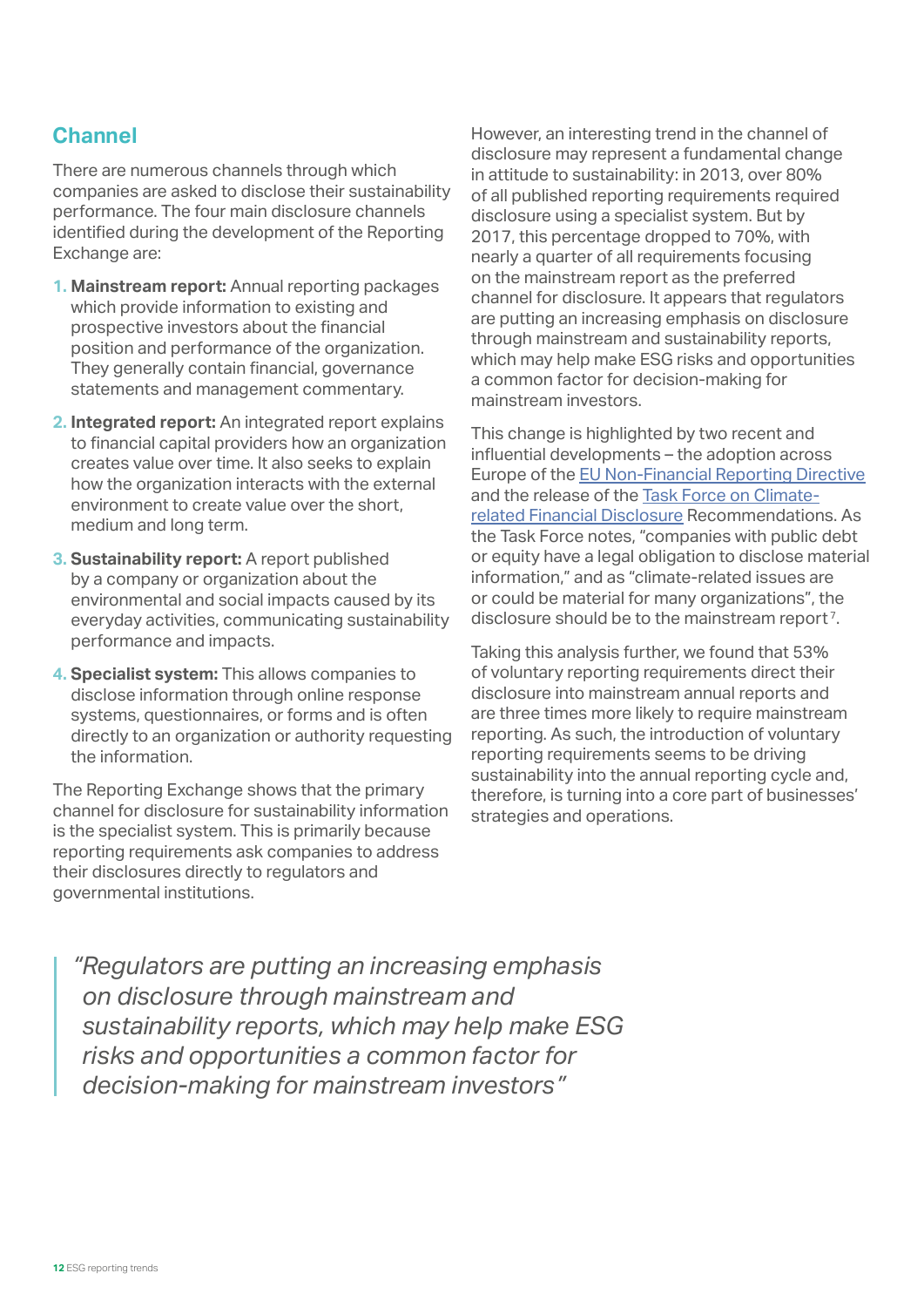## **Proportion**

As noted, there has been significant increase in the number of reporting requirements across the 60 countries covered by the Reporting Exchange.

But the platform includes two other types of provisions: reporting and management resources. These assist companies in the disclosure process and help them embed sustainability in their corporate practices. Another trend we found in our research is that the clear growth in the number of reporting requirements has not been accompanied by a large increase in the publication of reporting and management resources (Figure 7).

Why does this matter? Because the lack of maturity in understanding and reporting on sustainability issues, especially on social subjects, could cause poor reporting practices. The pattern could also represent dissatisfaction with the types of resources so far available, which have been accused of cluttering and confusing the reporting environment<sup>2</sup>.

For example, in Hong Kong there are a total of 42 reporting and management resources, compared to just three reporting requirements. Among these resources, we found that there are eight overlapping certification or award schemes related to climate change and energy for companies alone. This makes things confusing for companies and report generators because it's not clear which advice to follow and which resources to use.

The Reporting Exchange can provide a safe environment for the feedback that sustainability reporting requires as it continues to grow. By bringing together a community of experts and a library of requirements and resources, the platform aims to host and connect users' experiences. This will help determine the reporting requirements that would benefit from further guidance and identify the most useful resources, and so move the landscape towards greater effectiveness and efficiency.

**Figure 7** The annual publication over the past 25 years of reporting requirements, reporting resources and management resources.

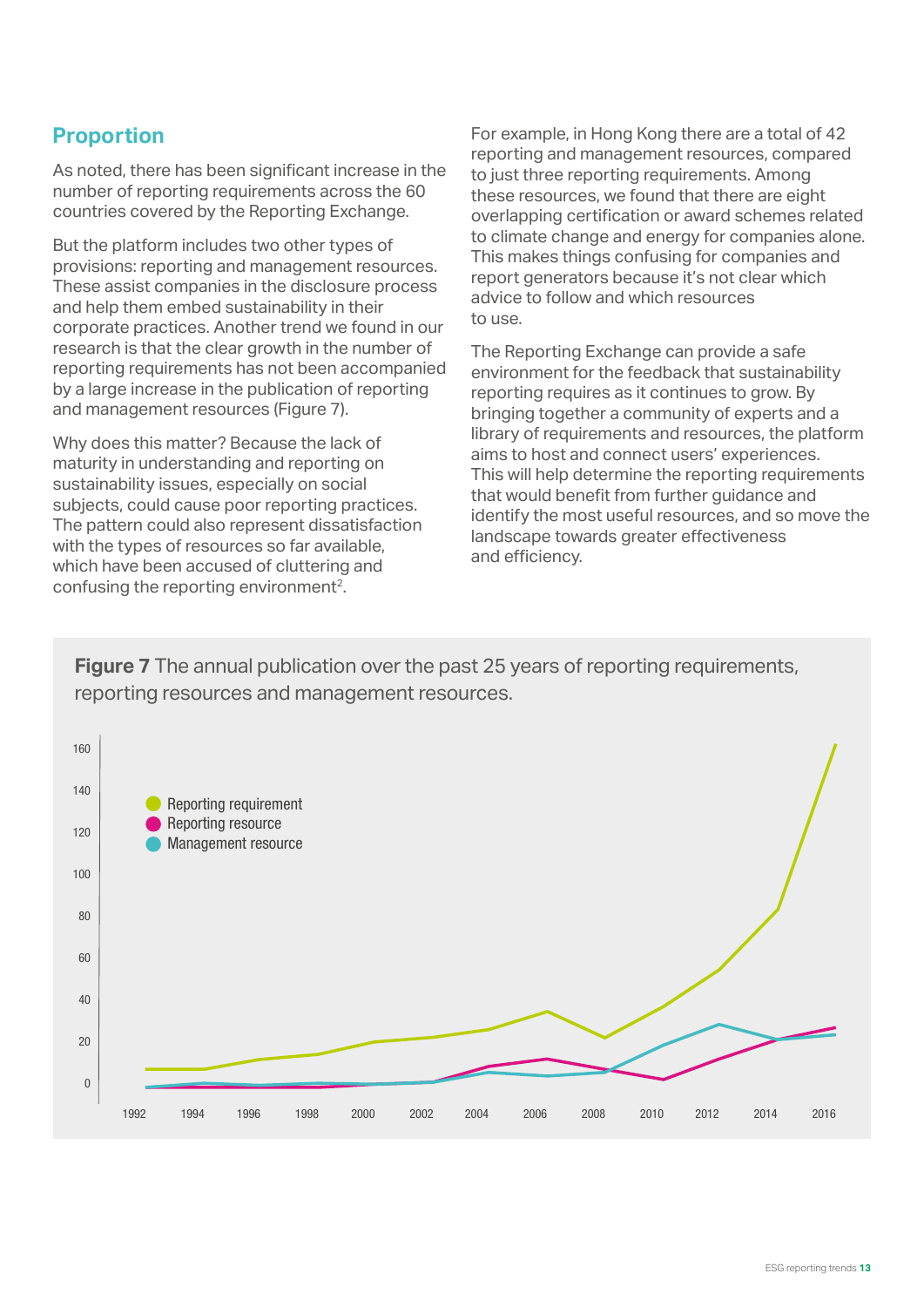# Conclusion: complexity and harmony

The research conducted as part of the Reporting Exchange project supports the existing argument that the variety and overlap of corporate reporting provisions make this field complicated and confusing <sup>1,2</sup>. The research has allowed us to draw the conclusions outlined in this paper:

- **•** There are currently over 1000 reporting requirements for sustainability information, representing a 10-fold increase since the Rio Earth Summit in 1992, which are accompanied by around 750 reporting and management resources;
- **•** The reporting landscapes of Asia-Pacific, Europe and North America have seen exponential growth in environmental, social and governance reporting requirements, while in South America the growth has been more linear and sustained;
- **•** In recent years, reporting requirements have increasingly become voluntary for companies to follow, while also encouraging disclosures in mainstream annual reports; and

**•** The recent growth in the publication of reporting requirements has not been accompanied by a similar trend in the number of reporting and management resources, to assist companies towards more sustainable practices.

What becomes even clearer is the need to work towards the alignment and harmonization of sustainability reporting, focusing on both the national and international level. The insights, trends and developments that have been revealed and outlined here showcase the potential impact of the Reporting Exchange for corporate reporting. We believe the platform can support this process, acting as an evidence base and catalyst to evolve corporate reporting towards better practices.

*This paper is part of series that explores the trends in corporate sustainability reporting that emerge from the research behind the Reporting Exchange. If you have any comments about this paper or the series please get in touch with [hello@reportingexchange.com.](mailto:hello%40reportingexchange.com.%20%20?subject=Mail%20from%20ESG%20reporting%20trends%20Report)*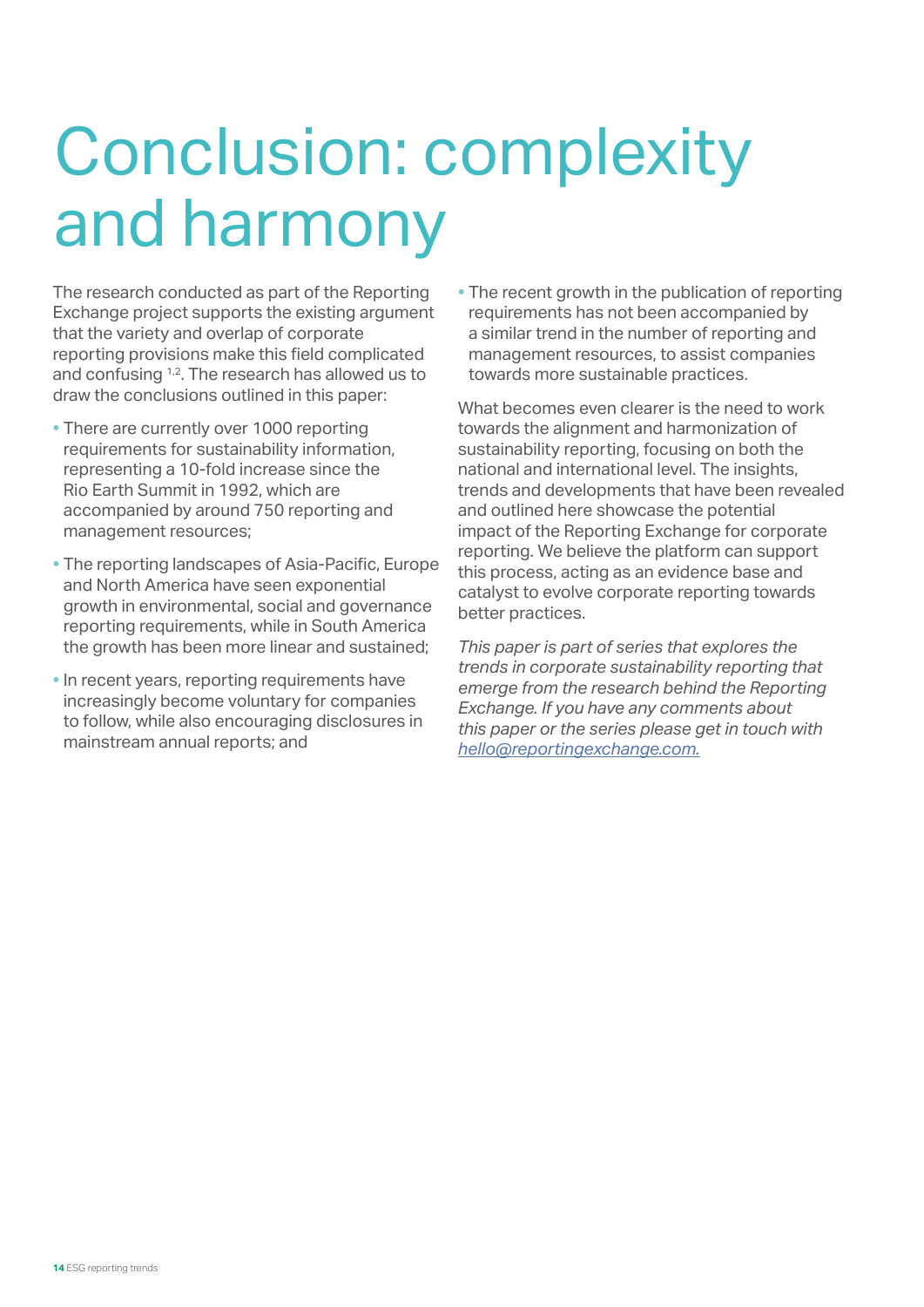# Appendix

#### **The Reporting Exchange country coverage**

| <b>Honduras</b><br>Portugal |                      |
|-----------------------------|----------------------|
| Hong Kong                   | Romania              |
| Hungary                     | <b>Russia</b>        |
| India                       | Singapore            |
| Indonesia                   | Slovakia             |
| Ireland                     | South Africa         |
| <b>Israel</b>               | South Korea          |
| Italy                       | Spain                |
| Japan                       | Sweden               |
| Kazakhstan                  | Switzerland          |
| Luxembourg                  | Taiwan               |
| Malaysia                    | Thailand             |
| Mexico                      | <b>Turkey</b>        |
| <b>Netherlands</b>          | Ukraine              |
| New Zealand                 | United               |
| Nigeria                     | Kingdom              |
| Norway                      | <b>United States</b> |
| Panama                      | Uruguay              |
| Peru                        | Vietnam              |
| Philippines                 |                      |
| Poland                      |                      |
|                             |                      |

# References

[1] The Business Connection (2016), Better Business, Better World. **[http://report.businesscommission.org/report](http://report.businesscommission.org/report )**

[2] ACCA and CDSB (2016), Mapping the sustainability reporting landscape: Lost in the right direction. **[http://www.accaglobal.com/uk/](http://www.accaglobal.com/uk/en/technical-activities/technical-resources-search/2016/may/mapping-sus) [en/technical-activities/technical-resources](http://www.accaglobal.com/uk/en/technical-activities/technical-resources-search/2016/may/mapping-sus)[search/2016/may/mapping-sustainability](http://www.accaglobal.com/uk/en/technical-activities/technical-resources-search/2016/may/mapping-sus)[reporting-landscape.html](http://www.accaglobal.com/uk/en/technical-activities/technical-resources-search/2016/may/mapping-sus)**

[3] Republic of Ecuador (2008), Constitution of 2008. **[http://pdba.georgetown.edu/Constitutions/](http://pdba.georgetown.edu/Constitutions/Ecuador/english08.html ) [Ecuador/english08.html](http://pdba.georgetown.edu/Constitutions/Ecuador/english08.html )**

[4] UN Environmental Programme (2016), Sustainable Finance? A Critical Analysis of the Regulation, Policies, Strategies, Implementation and Reporting on Sustainability in International Finance. **<http://web.unep.org/inquiry/publications>**

[5] Department for Environment, Food and Rural Affairs (2011), Impact Assessment of Options for Company GHG Reporting. **[https://www.gov.uk/](https://www.gov.uk/government/uploads/system/uploads/attachment_data/file/82354/20120620-ghg-consult) [government/uploads/system/uploads/attachment\\_](https://www.gov.uk/government/uploads/system/uploads/attachment_data/file/82354/20120620-ghg-consult) [data/file/82354/20120620-ghg-consult-final-ia.pdf](https://www.gov.uk/government/uploads/system/uploads/attachment_data/file/82354/20120620-ghg-consult)**

[6] Task Force on Climate-related Financial Disclosures (2017), Recommendations of the Task Force on Climate-related Financial Disclosures. **[https://www.fsb-tcfd.org/wp-content/](https://www.fsb-tcfd.org/wp-content/uploads/2017/06/FINAL-TCFD-Report-062817.pdf) [uploads/2017/06/FINAL-TCFD-Report-062817.pdf](https://www.fsb-tcfd.org/wp-content/uploads/2017/06/FINAL-TCFD-Report-062817.pdf)**

### **Disclaimer**

We recognize that the coverage of the Reporting Exchange, though comprehensive, is incomplete. Our research has categorized reporting provisions from 60 countries listed in the Appendix that represent over 90% of global GDP but we acknowledge our geographical gaps, most notably in Africa and the Middle East. We also recognize our limited coverage in states where the problems of translation and accessibility are apparent, and that corporate reporting is a constantly evolving field.

This publication is released in the name of WBCSD and CDSB. It does not, however, necessarily mean that every member company agrees with every word. This publication has been prepared for general guidance on matters of interest only, and does not constitute professional advice. You should not act upon the information contained in this publication without obtaining specific professional advice. No representation or warranty (express or implied) is given as to the accuracy or completeness of the information contained in this publication, and, to the extent permitted by law, WBCSD, its members, employees, agents and CDSB do not accept or assume any liability, responsibility or duty of care for any consequences of you or anyone else acting, or refraining to act, in reliance on the information contained in this publication or for any decision based on it.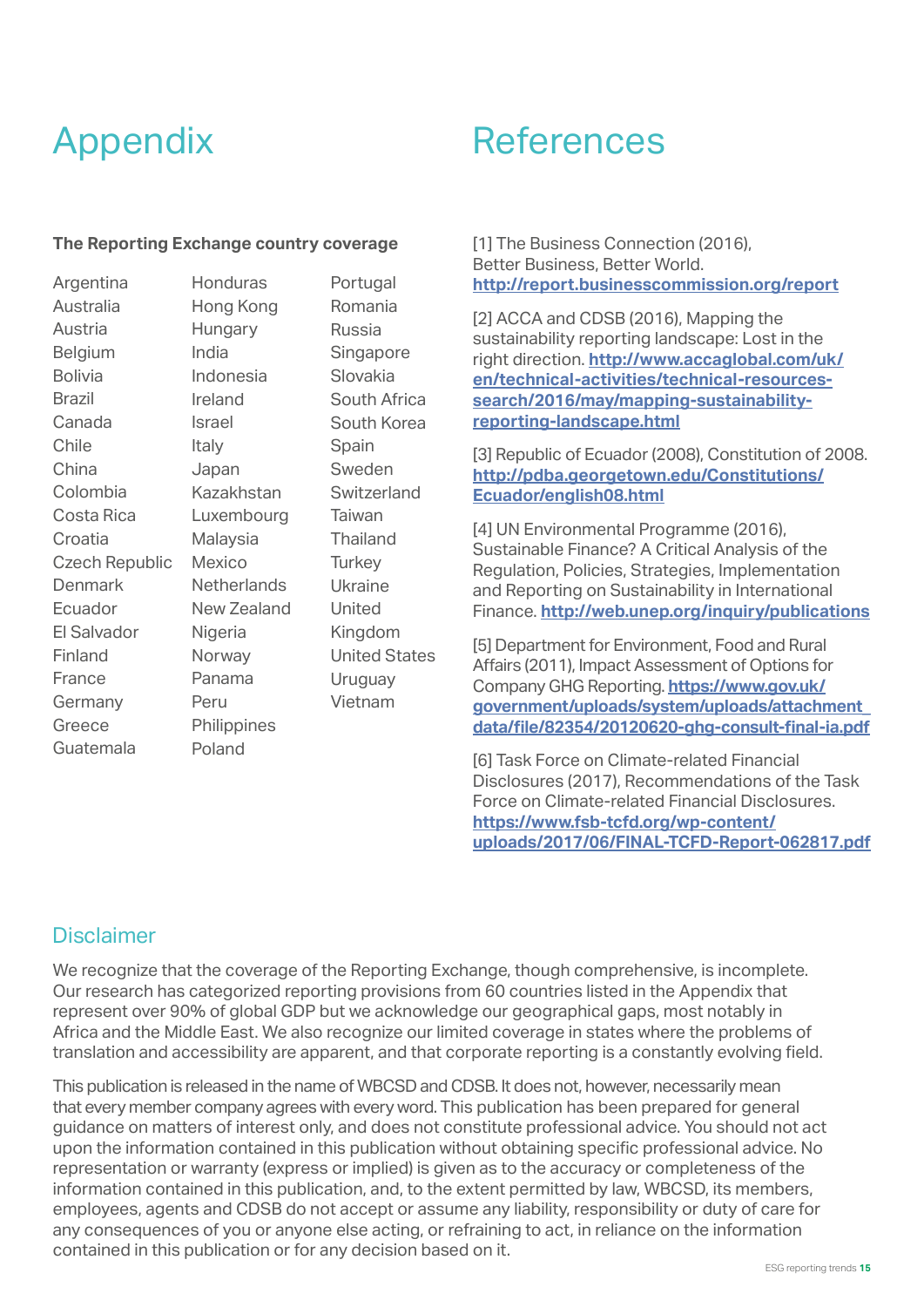# **Glossary**

**Conditions:** Conditions that influence the applicability, relevance and obligation of provisions.

**Channel:** Channel refers to the route of disclosure and the communication of published information.

- **Mainstream report:** Annual reporting packages which organizations are required to deliver under the corporate, compliance or securities laws of the country in which they operate, providing information to existing and prospective investors about the financial position and performance of the organization.
- **Integrated report:** An integrated report explains to providers of financial capital how an organization creates value over time. An integrated report aims to provide insight about the resources and relationships used and affected by an organization – these are collectively referred to as "the capitals."
- **Sustainability report:** A report published by a company or organization about the environmental and social impacts caused by its everyday activities, communicating sustainability performance and impacts.
- **Specialist system:** Allow companies to disclose information through online response systems, questionnaires, forms often directly to a given organization or authority.

**Content:** Content refers to the type of information requested in reporting requirements. Clear content elements set out what a reporting organization should report.

**Characteristics:** Characteristics identify some of different ways reporting provisions introduce and describe disclosure requirements. Some provide high level thematic requirements to disclose, while others introduce and define specific indicators and accounting metrics, with descriptions, providing further clarity on definitions, scope, accounting, compilation and presentation

#### **Obligation**

- **•** Mandatory: A mandatory provision imposes an obligation on the organizations within its scope to report or respond.
- **•** Comply or Explain: Comply or Explain requires companies to comply with requirements or explain why they have not done so.
- **•** Voluntary: Voluntary provisions have no defined obligation but are often more detailed, providing opportunities for innovation.

**Provision type and sub-type:** Provision types include requirements, reporting resources and management resources. Sub-types include regulation, standards, codes, principles, tools and guidance that set out what an organization should prepare, present and report information or manage sustainability matters.

**Reporting landscape:** The landscape is made up of individual organizations and infrastructure in the form of legislation, standards, frameworks, codes, principles, guidance, tools and methodologies, as reporting provisions, that introduce requirements or support the disclosure of sustainability and nonfinancial information.

**Reporting provisions:** Requirements or resources that directly or indirectly influence the reporting of sustainability/non-financial information. Provisions are included on the Reporting Exchange to the extent that they are introduced, interpreted or developed to include or support sustainability reporting and non-financial disclosure requirements.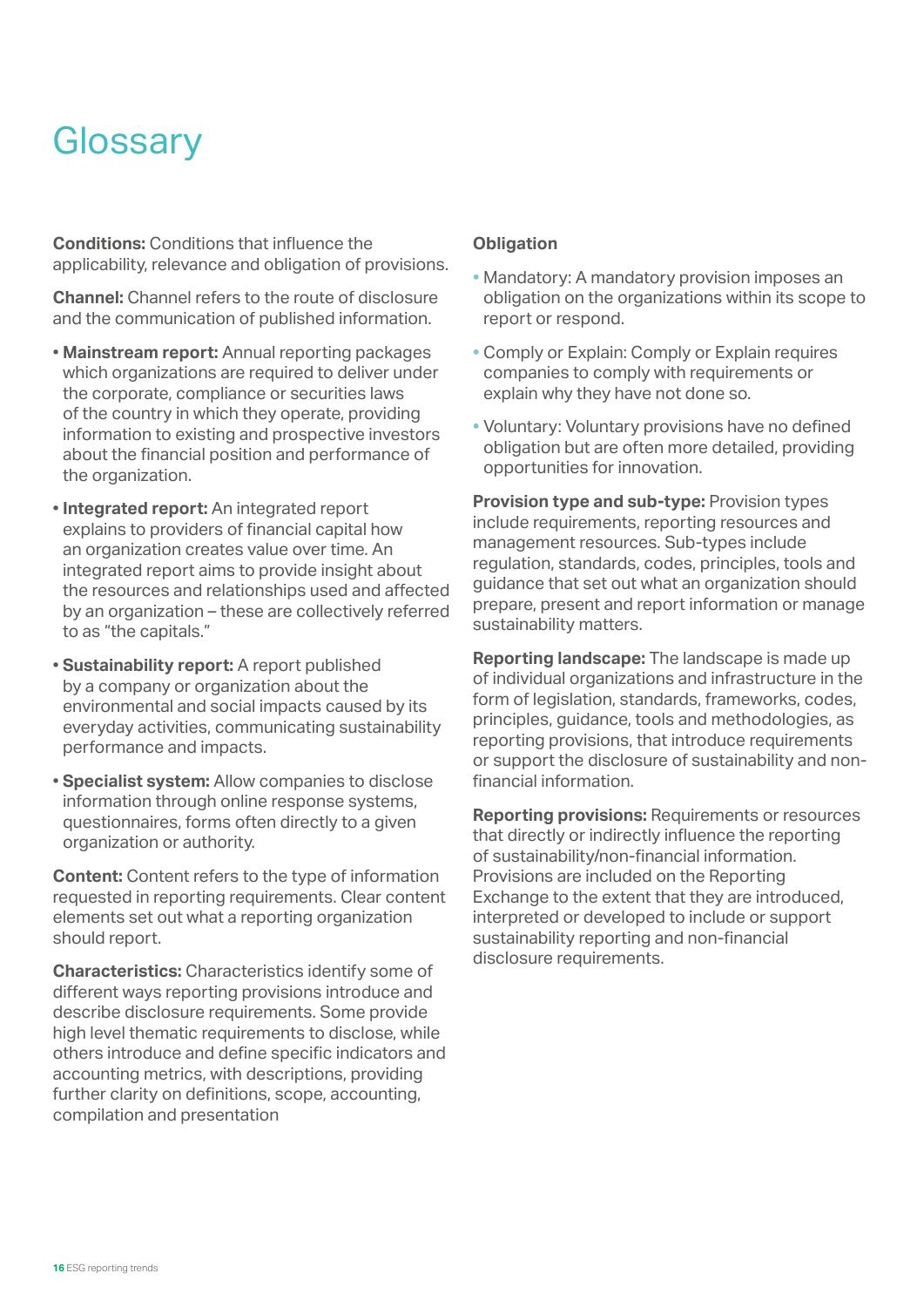# About the World Business Council for Sustainable Development (WBCSD)

WBCSD is a global, CEO-led organization of over 200 leading businesses working together to accelerate the transition to a sustainable world. We help make our member companies more successful and sustainable by focusing on the maximum positive impact for shareholders, the environment and societies.

Our member companies come from all business sectors and all major economies, representing combined revenues of more than \$8.5 trillion and 19 million employees. Our global network of almost 70 national business councils gives our members unparalleled reach across the globe.

WBCSD is uniquely positioned to work with member companies along and across value chains to deliver impactful business solutions to the most challenging sustainability issues.

Together, we are the leading voice of business for sustainability: united by our vision of a world where more than 9 billion people are all living well and within the boundaries of our planet, by 2050. [www.wbcsd.org](http://www.wbcsd.org)

#### **For more information contact**  Johanna Tähtinen tahtinen@wbcsd.org

## About the Climate Disclosure Standards Board (CDSB)

The Climate Disclosure Standards Board (CDSB) is an international consortium of business and environmental NGOs committed to advancing and aligning the global mainstream corporate reporting model to equate natural capital with financial capital. Recognizing that information about natural capital and financial capital is equally essential for an understanding of corporate performance, our work builds trust and transparency needed to foster resilient capital markets.

#### **For more information contact**

Gemma Clements [gemma.clements@cdsb.net](mailto:gemma.clements%40cdsb.net?subject=Email%20from%20China%20Case%20Study)